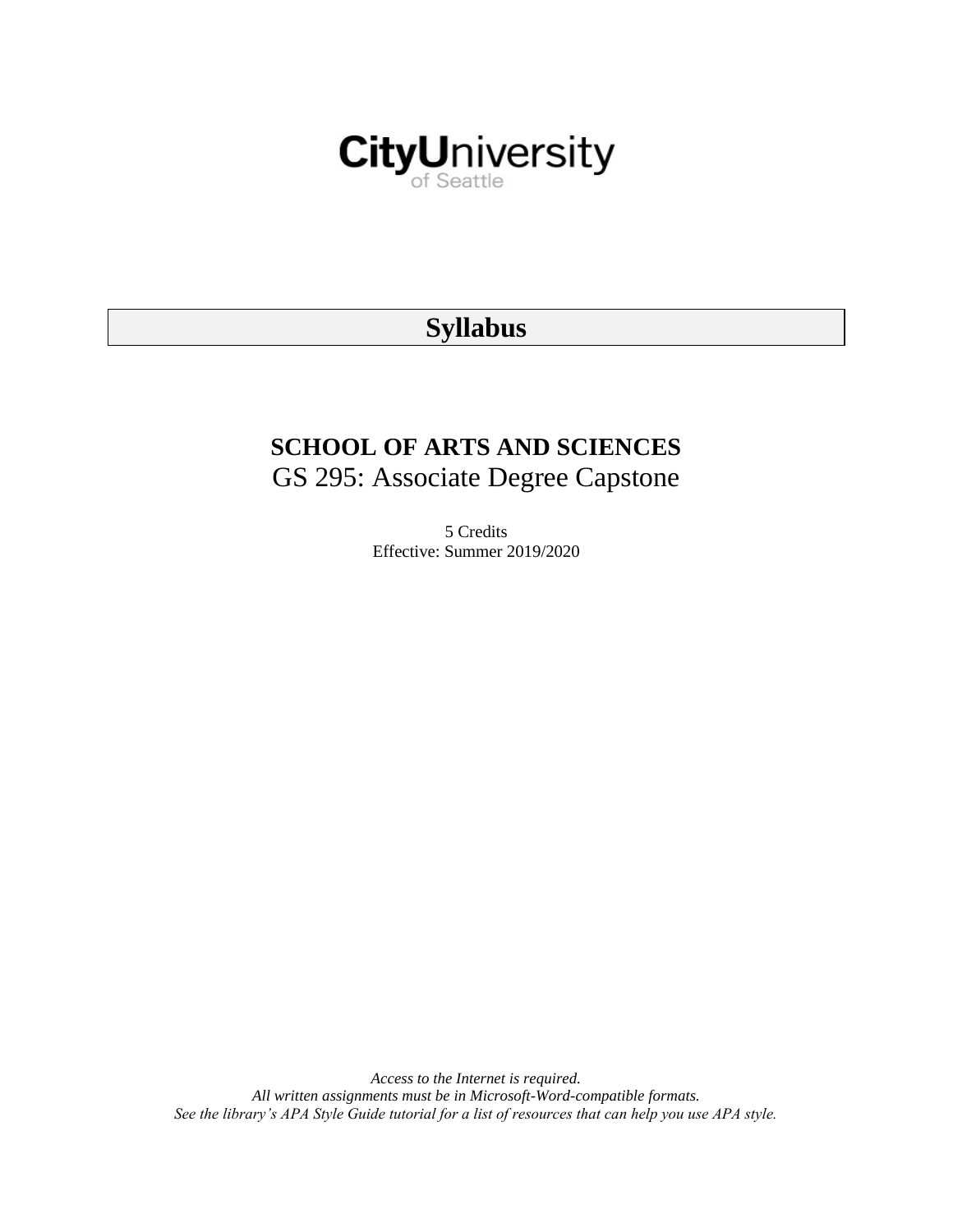# **FACULTY**

Faculty Name: FACULTY NAME

Contact Information: CONTACT INFORMATION

### [INSTRUCTOR MAY INSERT PERSONAL MESSAGE IF DESIRED]

# **COURSE DESCRIPTION**

GS 295 is the final course in the General Studies Associate of Science program. In this capstone course, students complete assignments, including a final portfolio integrating previous work and synthesizing their learning with an emphasis on their professional development goals. Students should complete all other courses in their program before registering for this course or have program director approval.

### **COURSE RESOURCES**

Required and recommended resources to complete coursework and assignments are found on the course [Reading List.](https://nam03.safelinks.protection.outlook.com/?url=https%3A%2F%2Fcityu.alma.exlibrisgroup.com%2Fleganto%2Flogin%3Fauth%3DSAML&data=04%7C01%7CMMara%40cityu.edu%7C70673ce0fe0144040eda08d87472e204%7Cb3fa96d9f5154662add763d854e39e63%7C1%7C0%7C637387384066198115%7CUnknown%7CTWFpbGZsb3d8eyJWIjoiMC4wLjAwMDAiLCJQIjoiV2luMzIiLCJBTiI6Ik1haWwiLCJXVCI6Mn0%3D%7C1000&sdata=JbwP%2Fm5Q%2BMgIUWa%2FXceos%2BoiLv0DX%2B%2FL%2BNGNMbX9P8E%3D&reserved=0) The reading list can be found under Course Information in Blackboard as well as from the library homepage.

Note: Required resources that must be purchased by the student are tagged "Purchase from a vendor of your choosing." Required resources with a direct link, "Available through CityU Library", are available at no cost to students.

Students in Canada will see required resources they need to purchase tagged "Purchase from the Canadian Bookstore." Students outside the U.S. and Canada should contact their advisor or textbook coordinator for additional information.

# **CITYU LEARNING GOALS**

This course supports the following City University learning goals:

- Professional competency and professional identity
- Strong communication and interpersonal skills
- Critical thinking and information literacy
- Commitment to ethical practice and service
- Diverse and global perspectives
- Lifelong learning

# **COURSE OUTCOMES**

In this course, learners:

- PLO2: Collaborates with others to develop, organize, and communicate concise, logical, and consistent messages
- PLO3: Applies principles of critical thinking to identify, categorize, and analyze issues to develop sound and logical conclusions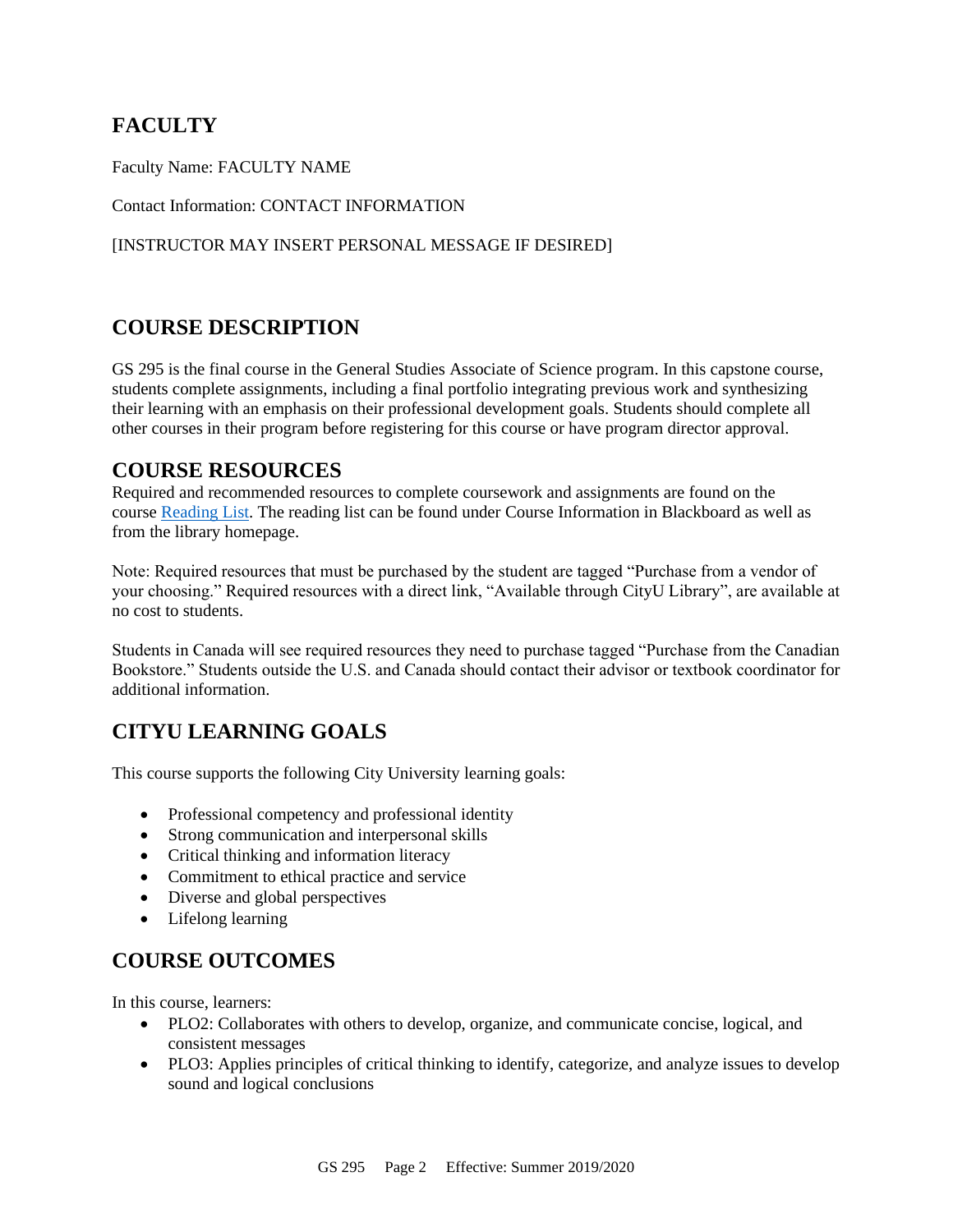- PLO5: Synthesizes diverse perspectives within a global context to develop an appreciation for and explain differences in behaviors and practices of individuals, organizations, and communities
- PLO4: Identifies and integrates ethical issues, based on individual and organizational values, and applies principles in decision-making
- PLO6: Demonstrates the ability to reflect on new learning, insights and changed perspectives to further develop knowledge, skills, and abilities
- PLO1: Connects academic learning with professional experience to expand professional identity and broaden perspectives of various disciplines

# **CORE CONCEPTS, KNOWLEDGE, AND SKILLS**

- Communication and interpersonal skills
- Critical thinking and information literacy
- Diverse and global perspectives
- Ethical practice and service
- Lifelong learning
- Professional competency and identity

# **OVERVIEW OF COURSE GRADING**

The grades earned for the course will be derived using City University of Seattle's decimal grading system, based on the following:

| <b>Overview of Required Assignments</b>                  | % of Final Grade |
|----------------------------------------------------------|------------------|
| Course Activities                                        | 20%              |
| Leadership Style Assessment, Research,<br>and Reflection | 25%              |
| Professional Development Plan and<br>Reflection          | 25%              |
| Portfolio                                                | 30%              |
| <b>TOTAL</b>                                             | 100%             |

### **SPECIFICS OF COURSE ASSIGNMENTS**

The instructor will provide grading rubrics that will provide more detail as to how this assignment will be graded.

### Course Activities

Class participation through discussion activities is an integral part of this course. To provide structure for balanced participation and allow maximum benefit of enhanced discussion activities and learning, the following are required: 1) Post initial responses to discussion questions; 2) Post at least two thoughtful and topic-relevant comments or questions in response to classmates' posts on at least two different days during the school week; and 3) Respond to any questions the instructor or classmates have regarding the original post by the end of the school week.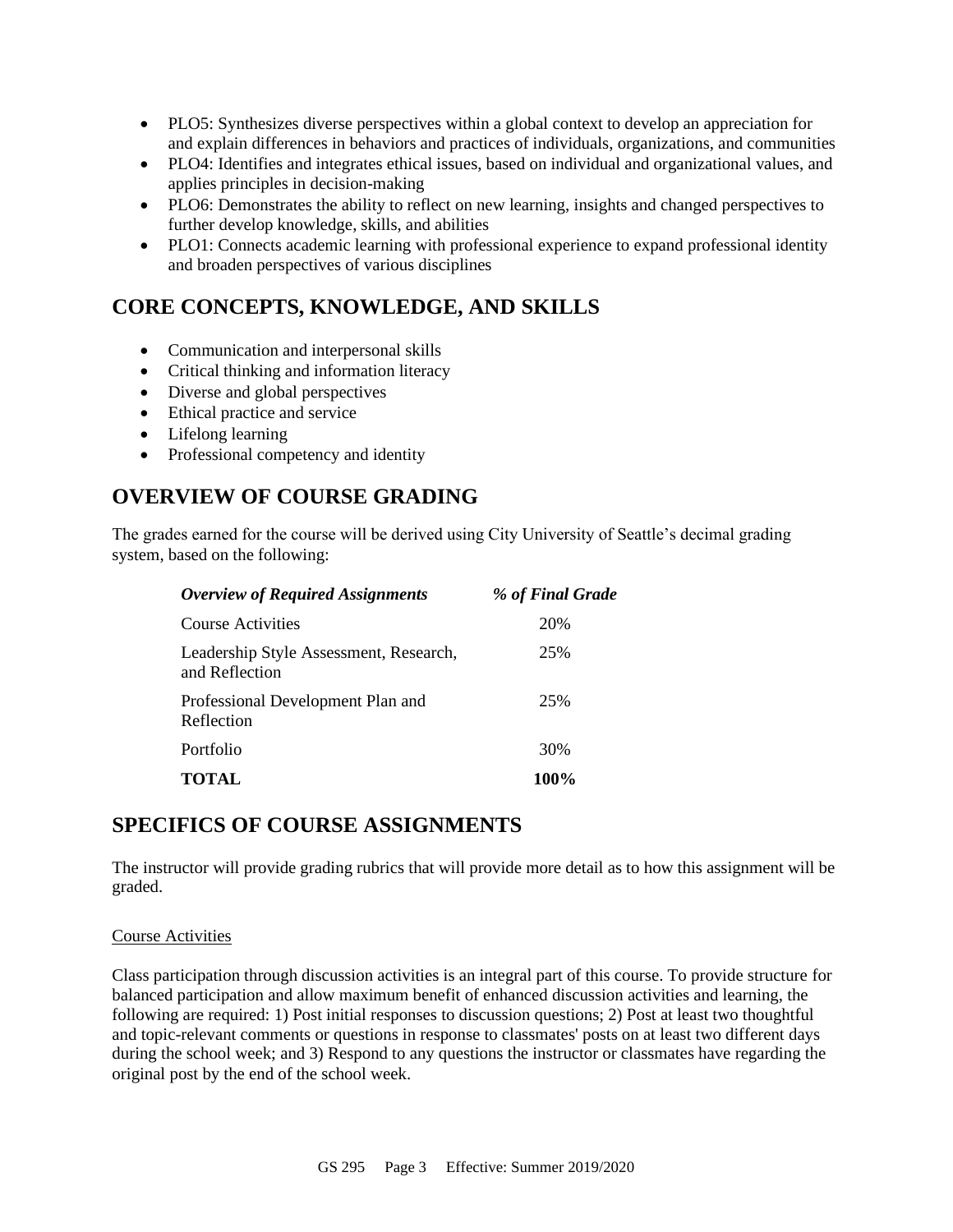| <b>Components</b>              | % of Grade |
|--------------------------------|------------|
| Organization and Coherence     | 25%        |
| <b>Quantity of Responses</b>   | 25%        |
| <b>Timeliness of Responses</b> | 25%        |
| <b>Style and Mechanics</b>     | 25%        |
| <b>TOTAL</b>                   | 100%       |

Leadership Style Assessment, Research, and Reflection

Students assess their personal leadership styles including, but not limited to, emotional intelligence, communication, problem solving, conflict resolution, time management, and team building. Students reflect on and evaluate their personal strengths and challenges as leaders in their workplaces and communities after completing assessments provided by the instructor. Students prepare a five-page paper (not including title page, abstract, or references), in APA format, that describes and interprets their findings. This paper is a major component of students' professional portfolios.

| <b>Components</b>                    | % of Grade |
|--------------------------------------|------------|
| Use of course concepts               | 30%        |
| Organization and Coherence           | 20%        |
| Self-reflection                      | 20%        |
| APA style (citations/reference list) | 10%        |
| APA Style (formatting)               | 10%        |
| <b>Style and Mechanics</b>           | 10%        |
| <b>TOTAL</b>                         | 100%       |

### Professional Development Plan and Reflection

Students prepare a five- to six-page paper (not including title page, abstract, or references), in APA format, reflecting on their professional development and including a five- to ten-year professional development plan. Students reflect on their professional development to date; evaluate how experiences and circumstances have affected their professional development; describe professional goals, including rationale for these goals; and how they plan to accomplish these goals through professional or personal experiences, education, training, and/or community service. The development plan can be included in the body of the paper or attached as a separate document. This paper and professional development plan is a major component of the students' professional portfolio due at the end of class.

| <b>Components</b>                    | % of Grade |
|--------------------------------------|------------|
| Use of course concepts               | 30%        |
| Organization and Coherence           | 20%        |
| Self-reflection                      | 20%        |
| APA style (citations/reference list) | 10%        |
| APA Style (formatting)               | 10%        |
| <b>Style and Mechanics</b>           | 10%        |
| <b>TOTAL</b>                         | 100%       |

### Portfolio

Students create a portfolio showcasing their academic learning and highlighting their achievements, strengths, and professional goals. Portfolio artifacts should include a statement analyzing the value of the degree program, major assignments completed in this course, a resume, and a cover letter. Additional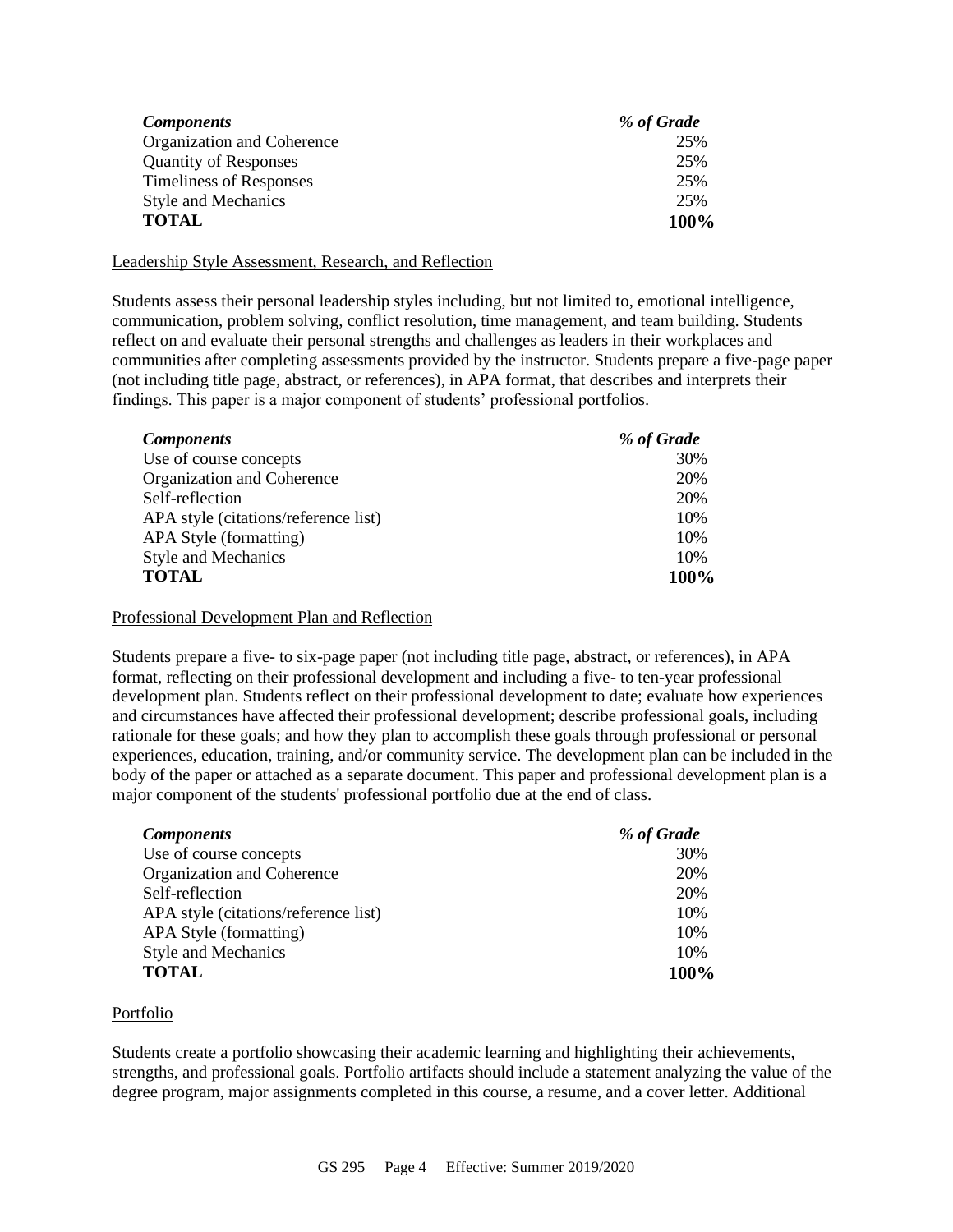artifacts could include examples of involvement in community service, samples from previous courses (research papers, presentations, analyses, etc.), samples of work or awards from current or previous workplaces, certificates of completion and diplomas, letters of recommendation that underscore students' professional and academic development. Each artifact must include a short description explaining why the artifact was selected for the portfolio and how it relates to General Studies' Program Learning Outcomes (PLOs). Students reflect on the feedback they received from their peers and instructor throughout the course and how they have incorporated that feedback into this portfolio. Artifacts must be submitted to students' academic portfolio via the Assignments/Tests submission link.

| <b>Components</b>                             | % of Grade |
|-----------------------------------------------|------------|
| APA Style (citations, references, formatting) | 10%        |
| PLO2. Communication                           | 10%        |
| PLO <sub>2</sub> . Collaboration              | 10%        |
| PLO3. Critical Thinking                       | 10%        |
| PLO3. Information Literacy                    | 10%        |
| PLO4. Ethics                                  | 10%        |
| PLO5. Diverse and Global Perspectives         | 10%        |
| PLO6. Lifelong Learning                       | 10%        |
| PLO1. Professional Competency                 | 20%        |
| <b>TOTAL</b>                                  | 100%       |

### **COURSE POLICIES**

### **Late Assignments**

See Late Policy under Course Information in Blackboard.

### **Participation**

See Participation Policy under Course Information in Blackboard.

### **Professional Writing**

Assignments require error-free writing that uses standard English conventions and logical flow of organization to address topics clearly, completely, and concisely. CityU requires the use of APA style.

# **UNIVERSITY POLICIES**

You are responsible for understanding and adhering to all of City University of Seattle's academic policies. The most current versions of these policies can be found in the [University Catalog](https://www.cityu.edu/catalog/) that is linked from the CityU Web site.

### **Non-Discrimination & Prohibition of Sexual Misconduct**

City University of Seattle adheres to all federal, state, and local civil rights laws prohibiting discrimination in employment and education. The University is committed to ensuring that the education environment is bounded by standards of mutual respect and safety and is free from discriminatory practices.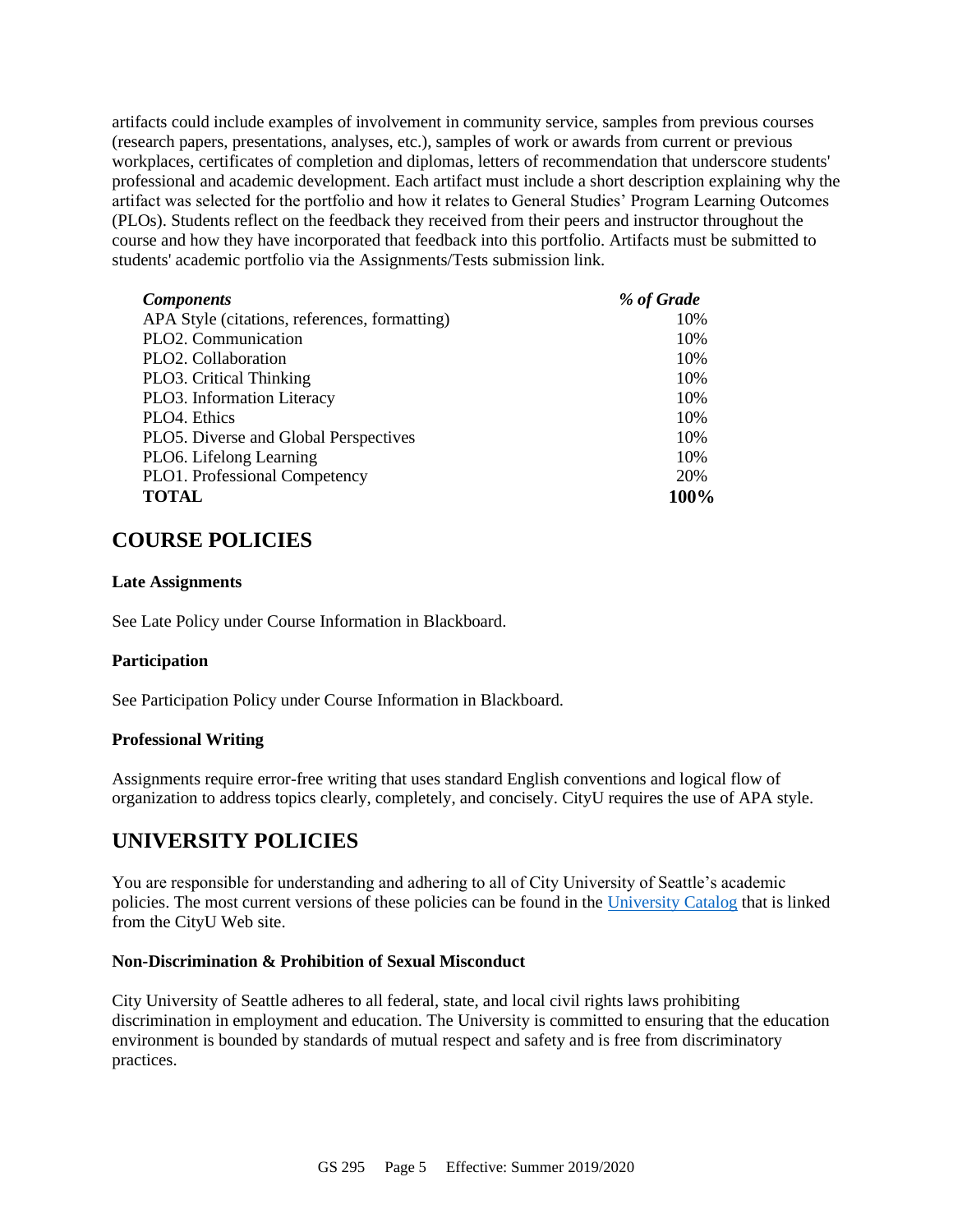In the U.S., the University is required by Title IX of the Education Amendments of 1972 to ensure that all of its education programs and activities do not discriminate on the basis of sex/gender. Sex include sex, sex stereotypes, gender identity, gender expression, sexual orientation, and pregnancy or parenting status. Sexual harassment, sexual assault, dating and domestic violence, and stalking are forms of sex discrimination, which are prohibited under Title IX and by City University of Seattle policy. City University of Seattle also prohibits retaliation against any person opposing discrimination or participating in any discrimination investigation or complaint process internal or external to the institution. Questions regarding Title IX, including its application and/or concerns about noncompliance, should be directed to the Title IX Coordinator. For a complete copy of the policy or for more information, visit <https://my.cityu.edu/titleix> or contact the Title IX Coordinator.

In Canada, in compliance with the British Columbia Human Rights Code, the Alberta Human Rights Act, WorksafeBC, and the Workers' Compensation Board of Alberta, the University believes that its environment should at all times be supportive and respectful of the dignity and self-esteem of individuals. Discrimination, harassment and bullying conduct, whether through person to person behaviour or via electronic communications such as email or social media is not acceptable and will not be tolerated. As an educational institution, it is our responsibility to cultivate an environment of excellence, equity, mutual respect and to recognize the value and potential of every individual. The University will take all necessary steps to meet or exceed the requirements of the law to prevent discrimination, harassment and bullying. The Respectful Workplace Policy for the prevention of discrimination, harassment and bullying policy and procedure can be found at <https://www.cityu.edu/discover-cityu/about-cityu/> under the Policies section or at <https://www.cityuniversity.ca/about/>.

### **Religious Accommodations**

City University of Seattle has a policy for accommodation of student absences or significant hardship due to reasons of faith or conscience, or for organized religious activities. The University's policy, including more information about how to request an accommodation, is available in the University Catalog and on the my.cityu.edu student portal. Accommodations must be requested by the 20% mark of this course (e.g. day 14 of a ten-week course, day 7 of a 5-week course) using the Religious Accommodations Request Form found on the student dashboard in the my.cityu.edu student portal.

#### **Academic Integrity**

Academic integrity in students requires the pursuit of scholarly activity that is free from fraud, deception and unauthorized collaboration with other individuals. Students are responsible for understanding CityU's policy on academic integrity and adhering to its standards in meeting all course requirements. A complete copy of this policy can be found in the University Catalog in the section titled [Academic Integrity Policy](https://www.cityu.edu/catalog/;) under Student Rights & Responsibilities.

#### **Attendance**

Students taking courses in any format at the University are expected to be diligent in their studies and to attend class regularly. Regular class attendance is important in achieving learning outcomes in the course and may be a valid consideration in determining the final grade. For classes where a physical presence is required, a student has attended if they are present at any time during the class session. For online classes, a student has attended if they have posted or submitted an assignment. A complete copy of this policy can be found in the [University](https://www.cityu.edu/catalog/;) Catalog in the section titled Attendance under Student Rights & Responsibilities.

#### **Final Assignments Due Date**

Final assignments for each class at CityU must be due on or before the final date of the course as indicated in the university's course information system. Due dates that extend beyond the final date of the course may negatively impact tuition funding for students.